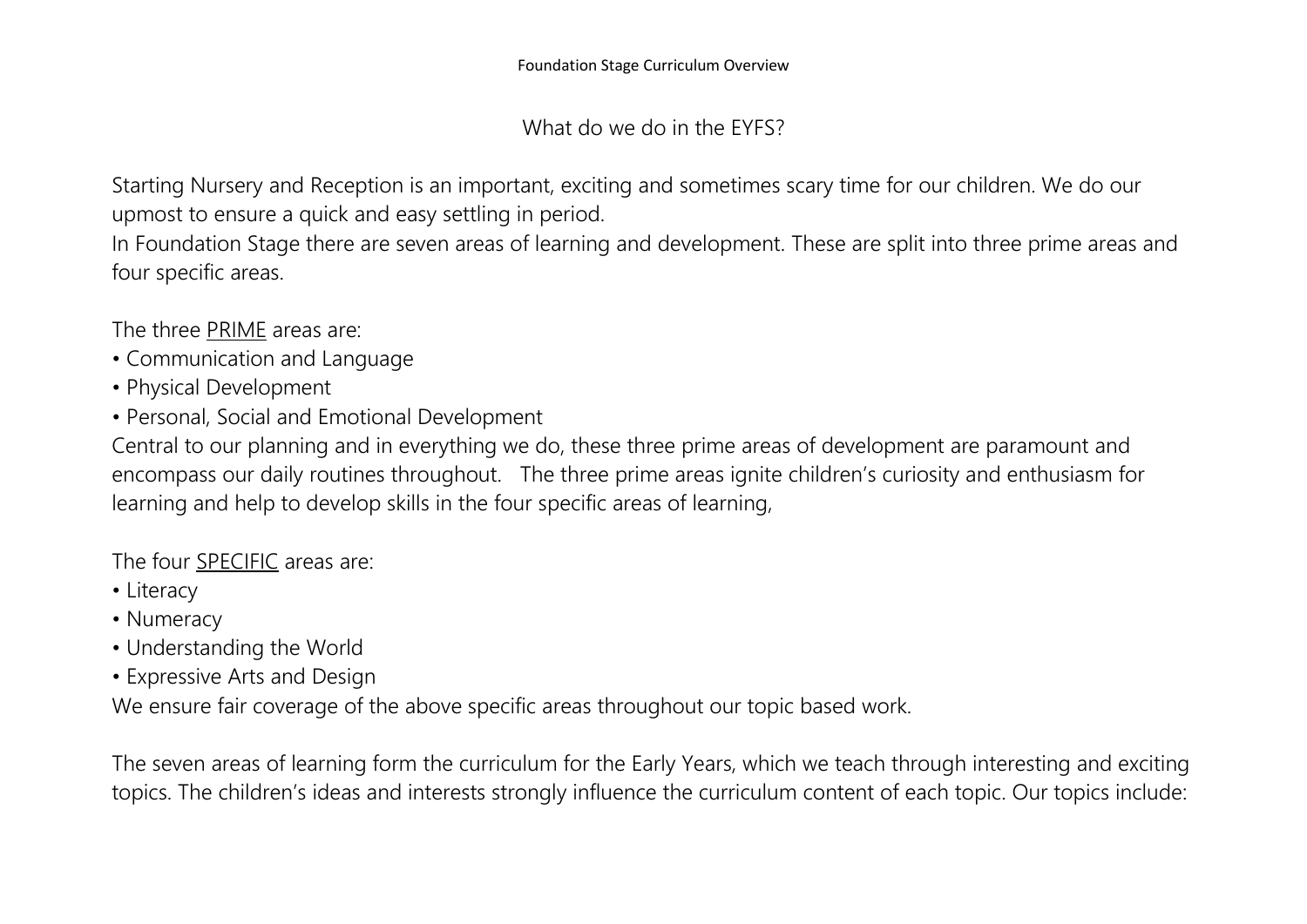- 
- 
- 
- 
- 
- \* Frozen \* Where shall we go next? \* Numble in the jungle
	-
	-
- \* Mini-beasts \* Catching stars (space) \*In the woods…
- \* Dinosaurs \* Let's celebrate
- 
- \* Me and my family **\*** Superheroes \* Fairies and pirates
- \* Summer fun \* Mud \* Animal Adventures

Each half term is based around one of the above topics; however mini-topics develop within each half term based on children's interests. Generally each week will be based around a weekly text, children love becoming absorbed in the book, acting out characters roles, replicating scenarios and becoming involved with story language, characters and settings, feeding and developing their imaginations.

We also embrace important celebrations throughout the year such as Harvest, Diwali, Remembrance Day, Christmas, Easter and St George's Day.

Children are wonderfully unique, so we plan challenging and supportive learning and play opportunities, while taking into account the different ways that children learn. At Beamish Primary School and Nursery, our children learn through:

- Play and exploration
- Being active
- Being creative and thinking critically

During your child's first few year with us, we will teach them to be curious about the world around them, to develop a love of learning and to be a kind and caring member of our School.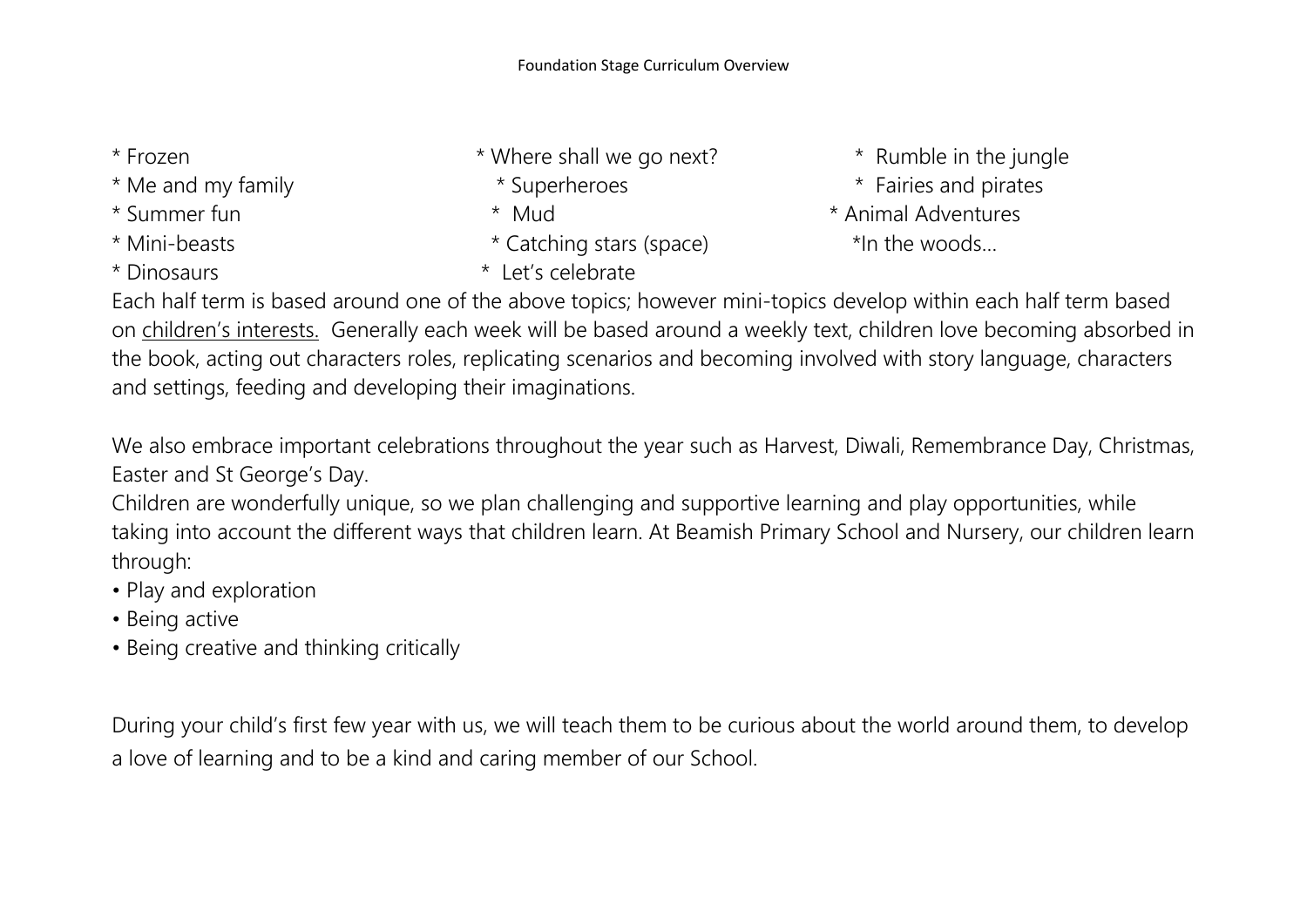We have adapted a Forest Schools programme to suit our children's needs and for us each term we have a full week where we participate in outdoors activities visiting our forest schools areas, including the wooden lodge, pond and wildlife area.

Based on our children's interests at present, we have designed our curriculum overview to ensure it will be sure to captivate our children, enthuse them, and ultimately cover all areas of the curriculum for the following year. Please take a look below at the overview (mini-topics may change or develop as the year progresses, based on our children's interests at the time).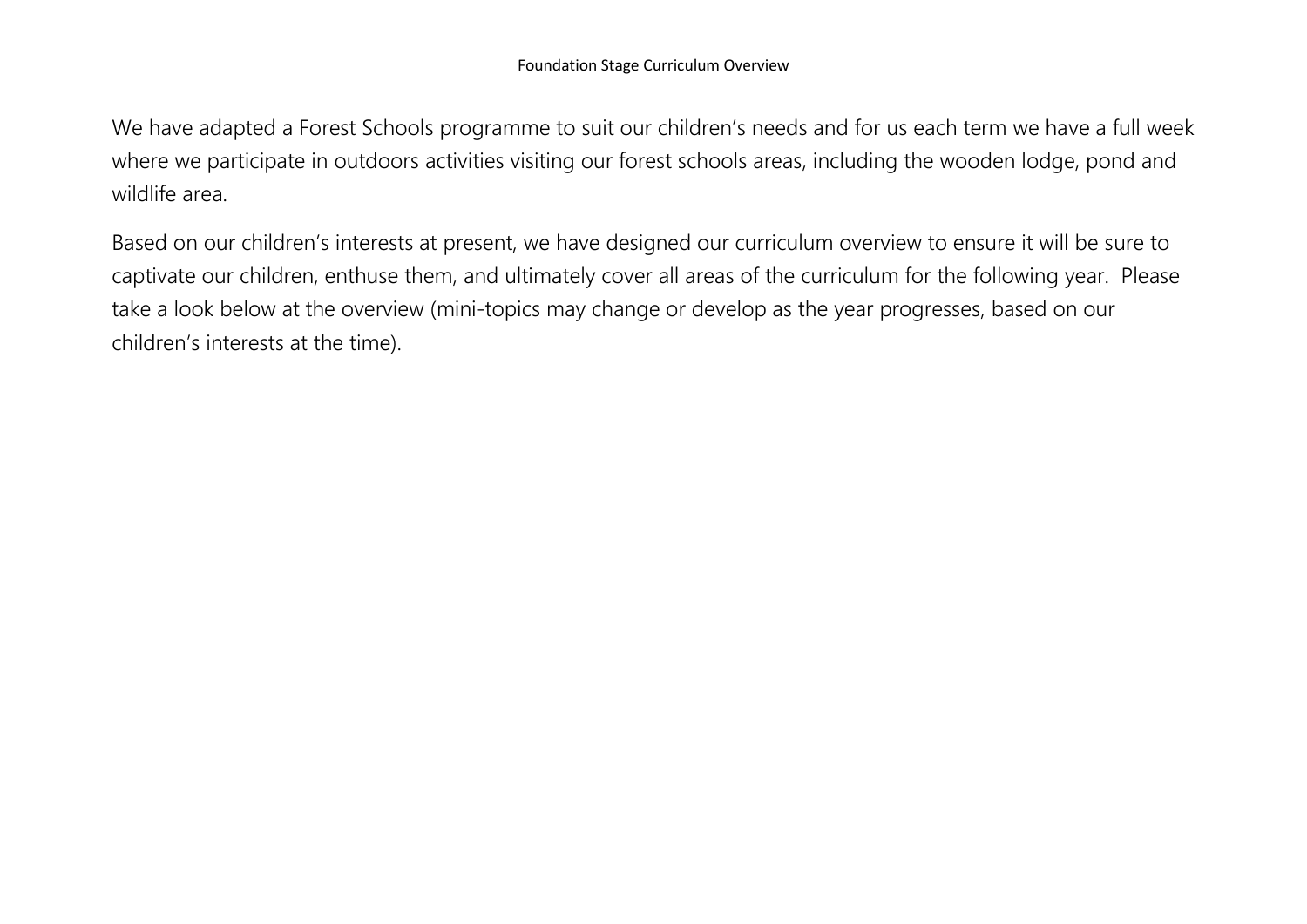|                                | <u>Autumn 1</u>                                                                                                                                           | Autumn 2                                                                                                                                                            | Spring 1                                                                                                            | <u>Spring 2</u>                                                                                                                                                  | Summer 1                                                                                                                                                | <u>Summer 2</u>                                                                                                                                                                                                 |
|--------------------------------|-----------------------------------------------------------------------------------------------------------------------------------------------------------|---------------------------------------------------------------------------------------------------------------------------------------------------------------------|---------------------------------------------------------------------------------------------------------------------|------------------------------------------------------------------------------------------------------------------------------------------------------------------|---------------------------------------------------------------------------------------------------------------------------------------------------------|-----------------------------------------------------------------------------------------------------------------------------------------------------------------------------------------------------------------|
| Number of<br>weeks<br>covered: | 8 weeks                                                                                                                                                   | 7 weeks                                                                                                                                                             | 6 weeks                                                                                                             | 6 weeks                                                                                                                                                          | 5 weeks                                                                                                                                                 | 7 weeks                                                                                                                                                                                                         |
| <b>Topics</b>                  | 'Who lives in<br>my house?'                                                                                                                               | 'How many<br>Nursery rhymes<br>do I know?'                                                                                                                          | 'Who are the<br>famous<br>characters in<br>my books?'                                                               | 'Which mini-<br>beasts will we<br>meet in the bug<br>hotel?'                                                                                                     | 'What will we<br>find down at<br>the farm?'                                                                                                             | Who will I be<br>when I grow up<br>Use children's<br>ideas of what                                                                                                                                              |
| Books /<br>Rhymes              | The great big<br>book of<br>families<br>This is our<br>house<br>Peace at last<br>A squash and<br>a squeeze<br><b>Goldilocks</b><br>and the three<br>bears | A range of<br>Nursery rhymes,<br>e.g. Humpty<br>Dumpty, Incy<br>Wincy Spider,<br>Jack and Jill, Hey<br>diddle diddle,<br>etc<br>Each Peach Pear<br>Plum<br>Oi Frog! | Elmer<br>Rainbow fish<br>The Gruffalo<br>The Naughty<br><b>Bus</b><br>We're going<br>on a bear<br>hunt<br>Stick man | The Hungry<br>Caterpillar<br>Norman the Snail<br>Tadpoles<br>Promise<br>Spinderella<br>The very greedy<br>bee<br>The lazy ladybird<br>The disgusting<br>sandwich | Old Macdonald<br>had a farm<br>Olivers<br>Vegetables<br>The Three Billy<br>Goats Gruff<br>Honey Biscuits<br>Sam's<br>Sandwich<br>Farmyard<br>Hullabaloo | they want to be<br>to find out more<br>about different<br>occupations e.g.<br>Footballer,<br>hairdresser,<br>florist, police,<br>teacher, builder,<br>dentist, shop<br>keeper etc.<br>Doctor Dog<br>Fireman Sam |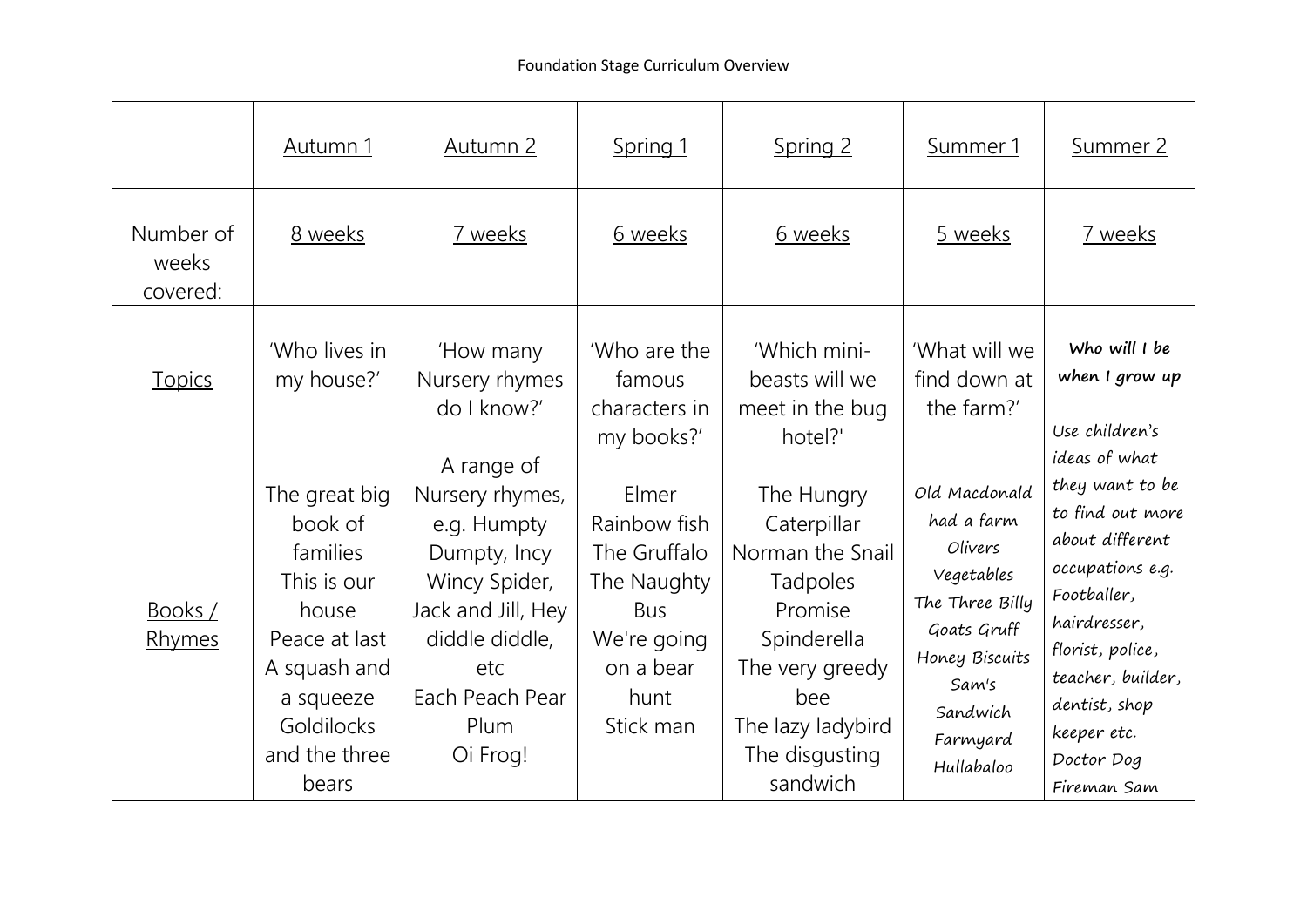|         | You choose     | Room on the       | The             |                    | The scarecrows | Postman Pat    |
|---------|----------------|-------------------|-----------------|--------------------|----------------|----------------|
|         | The three      | <b>Broom</b>      | Gingerbread     |                    | wedding        |                |
|         | little pigs    | (Remembrance      | Man             |                    |                |                |
|         | 5 fat sausages | Day)              | Supertato       |                    |                |                |
|         | sizzling in a  | The Nativity      |                 |                    |                |                |
|         | pan            | Story             |                 |                    |                |                |
|         | 5 little       |                   |                 |                    |                |                |
|         | monkeys        |                   |                 |                    |                |                |
|         | jumping on     |                   |                 | Tadpoles in the    |                |                |
|         | the bed        | The Nativity      |                 | nursery            |                |                |
| Special |                |                   |                 | Looking after our  |                | Forest School  |
| Events  | PE coaching -  | Halloween Stay    |                 | very own           |                | Stay and Play  |
|         | down by the    | and Play          | A Little Bit of | caterpillars and   | Planting       |                |
|         | cool of the    |                   | Winter          | watching them      | vegetables in  | Sports Day     |
|         | pool           | A visit from      | Guess How       | turn into          | our EYFS       |                |
|         |                | Santa             | Much I Love     | <b>Butterflies</b> | vegetable      | Transitions to |
|         | Forest         |                   | You in Winter   | Monkey Puzzle -    | garden         | school         |
|         | Schools (Nuts  | Life of a soldier | (Valentines)    | Mothering          |                |                |
|         | about          | in WW1            | Valentines      | Sunday             | Adding to      |                |
|         | Autumn)        |                   | cinema          | Mr Wolf's          | your garden    |                |
|         |                |                   | morning         | Pancakes           | each week -    |                |
|         | Little land    |                   |                 | (Pancake Day)      | take it home   |                |
|         | play space     |                   | Forest School   |                    | after the end  |                |
|         |                |                   |                 | The Easter Story   | of the half    |                |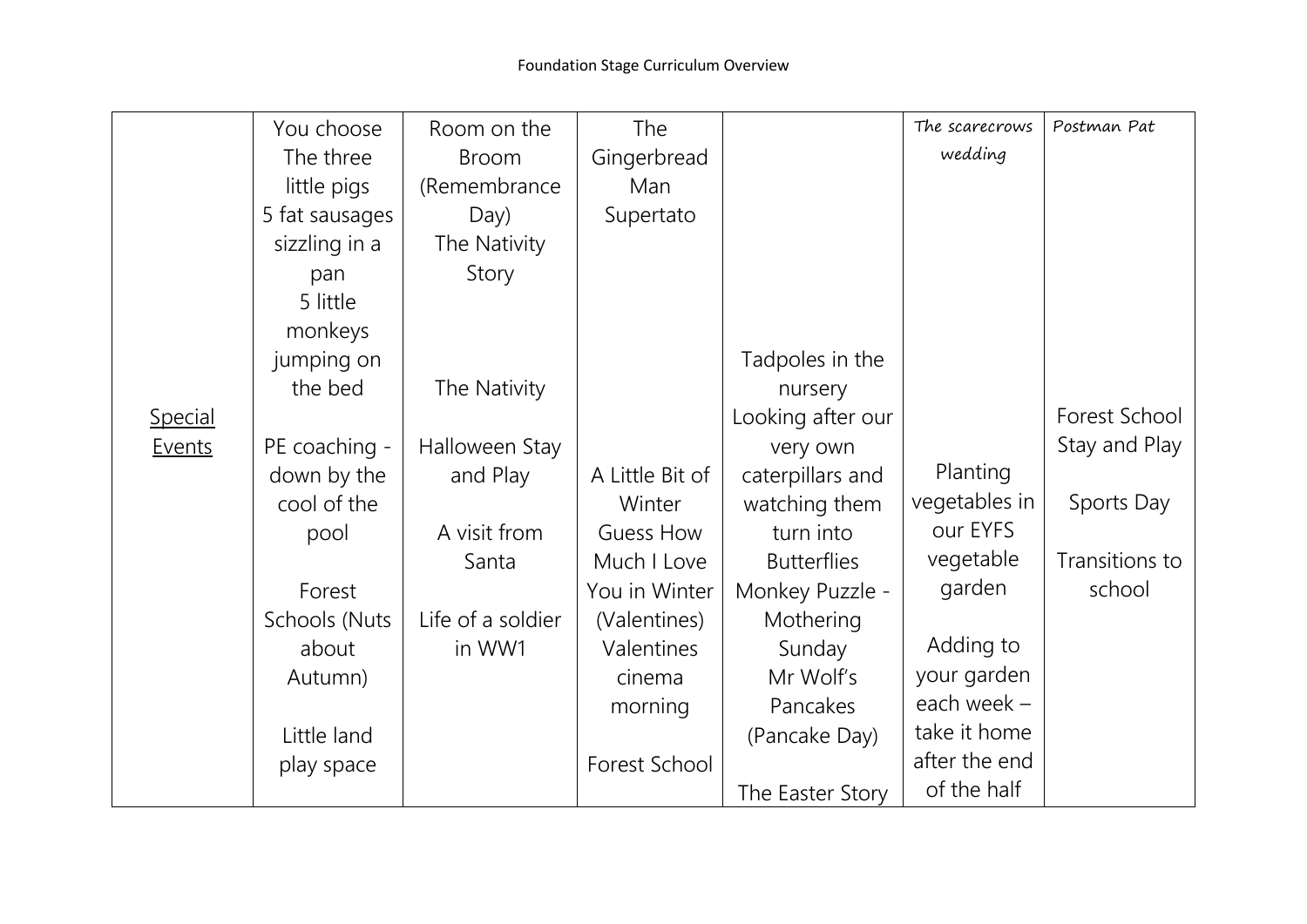|            | and new         |                    | Exploring        | Egg Hunt             | term to look   |                 |
|------------|-----------------|--------------------|------------------|----------------------|----------------|-----------------|
|            | resources       |                    | snow and ice     |                      | after and      |                 |
|            | Visit from a    |                    | Building a       |                      | care for       |                 |
|            | baby            |                    | snowman          | Easter Stay and      |                |                 |
|            | Grandparent     |                    |                  | Play                 | Trip to        |                 |
|            | reading         |                    | Celebrate        |                      | <b>Dobbies</b> |                 |
|            | sessions        |                    | Chinese New      | Easter Egg           |                |                 |
|            | Arts week       |                    | Year-            | competition          |                |                 |
|            |                 |                    | Oriental         |                      |                |                 |
|            |                 |                    | Museum           |                      |                |                 |
|            |                 |                    | Visitor The      |                      |                |                 |
|            |                 |                    | year of the      |                      |                |                 |
|            |                 |                    | rat              |                      |                |                 |
|            |                 |                    |                  |                      |                |                 |
|            | 22-36 Separates | 22-36 Recites some | $22 - 36$        | 22-36 Expresses      | $22 - 36$      | 22-36 Shows     |
|            | from main carer | number names in    | Responds to      | own preferences      | Expresses own  | understanding   |
| Curriculum | with support    | sequence.          | the feelings and | and interests. Can   | preferences    | and cooperates  |
| Overview   | and             |                    | wishes of        | inhibit own          | and interests. | with some       |
|            | encouragement   | Creates and        | others. May      | actions/behaviours,  | Can express    | boundaries and  |
| Coverage   | from a familiar | experiments with   | form a special   | e.g. stop themselves | their own      | routines. Seeks |
| For        | adult.          | symbols and marks  | friendship with  | from doing           | feelings such  | out others to   |
| Foundation | *Expresses own  | representing ideas | another child.   | something they       | as sad, happy, | share           |
| Stage      | preferences and | of number.         |                  | shouldn't do. Shows  | cross, scared, | experiences.    |
|            | interests.*     |                    | 30-50 ls more    | affection and        | worried.       |                 |
|            | Shows           |                    | outgoing         | concern for people   |                |                 |
|            |                 |                    |                  |                      |                |                 |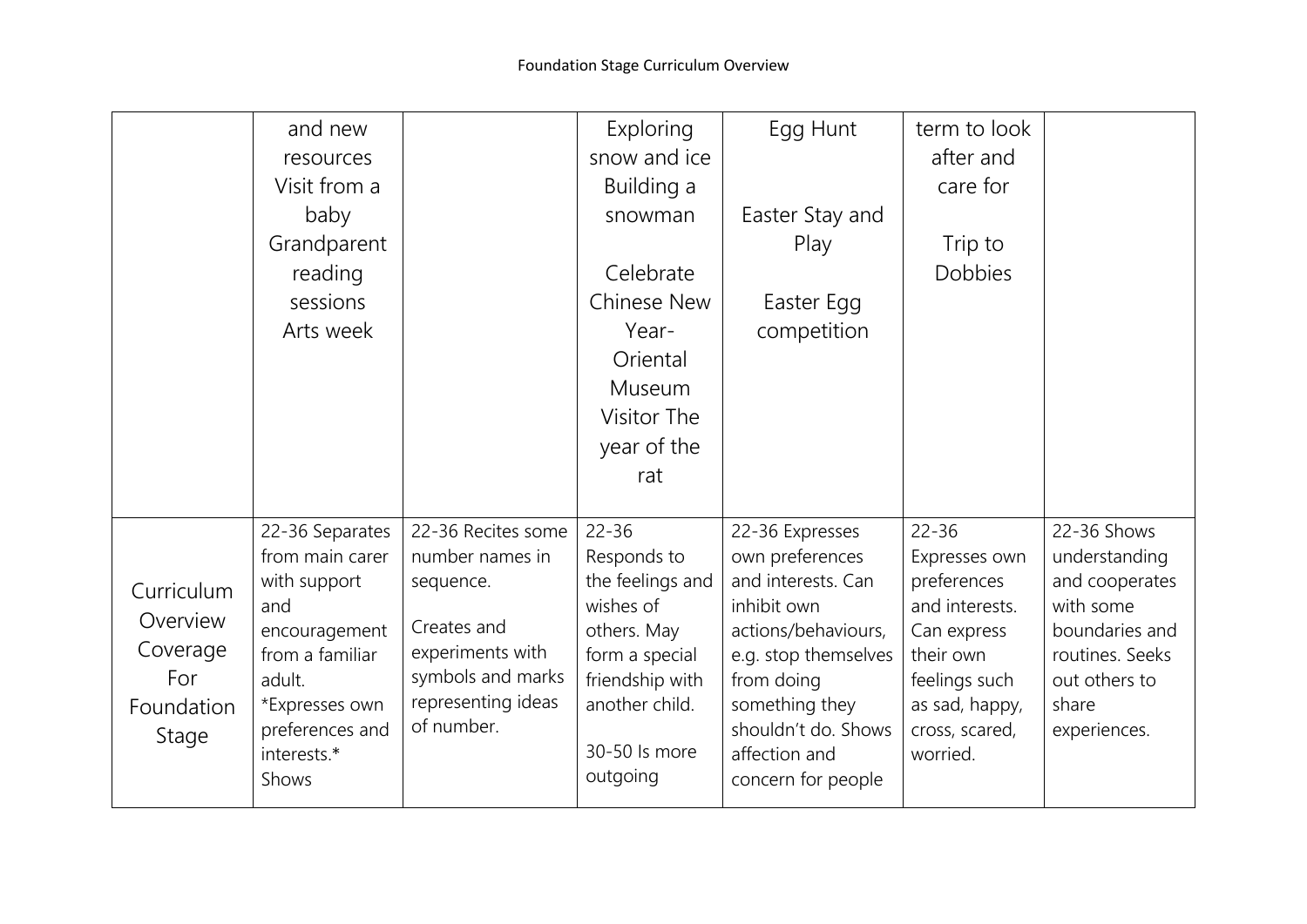| understanding    | Notices simple        | towards           | who are special to    | Seeks out        | $30 - 50$         |
|------------------|-----------------------|-------------------|-----------------------|------------------|-------------------|
| and cooperates   | shapes and            | unfamiliar        | them.                 | others to share  | Welcomes and      |
| with some        | patterns in pictures. | people and        |                       | experiences.     | values praise for |
| boundaries and   |                       | more confident    | 30-50 ls more         |                  | what they have    |
| routines. *Shows | Beginning to          | in new social     | outgoing towards      | $30 - 50$        | done. Begins to   |
| affection and    | categorise objects    | situations.       | unfamiliar people     | Confident to     | accept the        |
| concern for      | according to          |                   | and more confident    | talk to other    | needs of others   |
| people who are   | properties such as    | Confident to      | in new social         | children when    | and can take      |
| special to them. | shape or size.        | talk to other     | situations. Begins to | playing, and     | turns and share   |
|                  |                       | children when     | accept the needs of   | will             | resources,        |
| *30-50 Can       | Begins to use the     | playing, and will | others and can take   | communicate      | sometimes with    |
| select and use   | language of size.     | communicate       | turns and share       | freely about     | support from      |
| activities and   |                       | freely about      | resources,            | own home and     | others.           |
| resources with   | 30-50 Uses some       | own home and      | sometimes with        | community.       | Demonstrates      |
| help.*Welcomes   | number names and      | community.        | support from          |                  | friendly          |
| and values       | number language       | Can usually       | others.               | Can play in a    | behaviour,        |
| praise for what  | spontaneously.        | tolerate delay    | Demonstrates          | group,           | initiating        |
| they have done.  |                       | when needs are    | friendly behaviour,   | extending and    | conversations     |
| *Can usually     | Uses some number      | not               | initiating            | elaborating      | and forming       |
| adapt behaviour  | names accurately in   | immediately       | conversations and     | play ideas, e.g. | good              |
| to different     | play.                 | met, and          | forming good          | building up a    | relationships     |
| events, social   |                       | understands       | relationships with    | role-play        | with peers and    |
| situations and   | Shows interest in     | wishes may not    | peers and familiar    | activity with    | familiar adults.  |
| changes in       | shape by sustained    | always be met.    | adults                | other children.  |                   |
| routine.         | construction          | Demonstrates      |                       |                  |                   |
| *Demonstrates    | activity or by        | friendly          |                       |                  | 22-36 Shows       |
| friendly         | talking about         | behaviour,        | 22-36 Shows           | 22-36 Single     | interest in play  |
| behaviour,       | shapes or             | initiating        | interest in play with | channelled       | with sounds,      |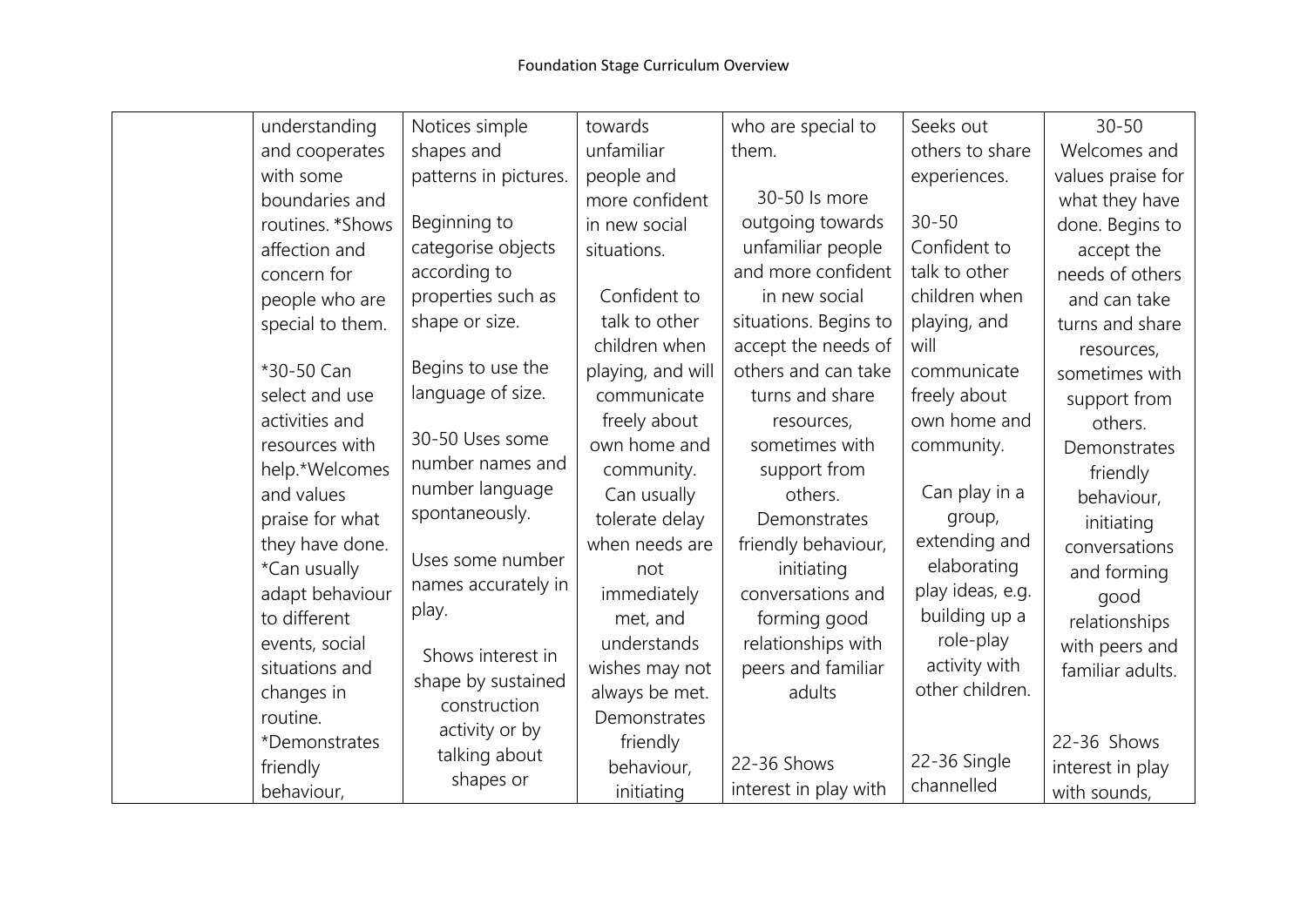| initiating        | arrangements.         | conversations    | sounds, songs and     | attention. Can    | songs and         |
|-------------------|-----------------------|------------------|-----------------------|-------------------|-------------------|
| conversations     | Shows interest in     | and forming      | rhymes. Developing    | shift to a        | rhymes.           |
| and forming       | shapes in the         | good             | understanding of      | different task if | Understands       |
| good              | environment.          | relationships    | simple concepts       | attention fully   | 'who', 'what',    |
| relationships     |                       | with peers and   | (e.g. big/little).    | obtained -        | 'where' in simple |
| with peers and    |                       | familiar adults. | Learns new words      | using child's     | questions (e.g.   |
| familiar adults.  | 22-36 Shows           |                  | very rapidly and is   | name helps        | Who's that?       |
|                   | interest in play with |                  | able to use them in   | focus.            | What's that?      |
| 22-36 Single      | sounds, songs and     | 22-36 Listens    | communicating.        |                   | Where is?). Uses  |
| channelled        | rhymes.               | with interest to |                       | Understands       | simple            |
| attention. Can    | Developing            | the noises       | 30-50 Is able to      | 'who', 'what',    | sentences (e.g.'  |
| shift to a        | understanding of      | adults make      | follow directions (if | 'where' in        | Mummy gonna       |
| different task if | simple concepts       | when they read   | not intently focused  | simple            | work.').          |
| attention fully   | (e.g. big/little).    | stories.         | on own choice of      | questions (e.g.   |                   |
| obtained -        | Learns new words      | Recognises and   | activity).            | Who's that?       | Beginning to      |
| using child's     | very rapidly and is   | responds to      | Understands use of    | What's that?      | use word          |
| name helps        | able to use them in   | many familiar    | objects (e.g. "What   | Where is?).       | endings (e.g.     |
| focus.            | communicating.        | sounds, Shows    | do we use to cut      |                   | going, cats).     |
|                   |                       | interest in play | things?'). Builds up  | Uses a variety    |                   |
| Listens to others | 30-50 Is able to      | with sounds,     | vocabulary that       | of questions      | 30-50 Focusing    |
| one-to-one or     | follow directions (if | songs and        | reflects the breadth  | (e.g. what,       | attention - still |
| in small groups,  | not intently          | rhymes.          | of their experiences. | where, who).      | listen or do, but |
| when              | focused on own        | Understands      |                       |                   | can shift own     |
| conversation      | choice of activity).  | more complex     |                       | 30-50 Listens     | attention. Shows  |
| interests them.   | Understands use of    | sentences, e.g.  | 22-36 Beginning to    | to stories with   | understanding     |
|                   | objects (e.g. 'What   | 'Put your toys   | use three fingers     | increasing        | of prepositions   |
| Understands       | do we use to cut      | away and then    | (tripod grip) to hold |                   | such as 'under',  |
| 'who', 'what',    | things?'). Builds up  | we'll read a     | writing tools.        |                   | 'on top',         |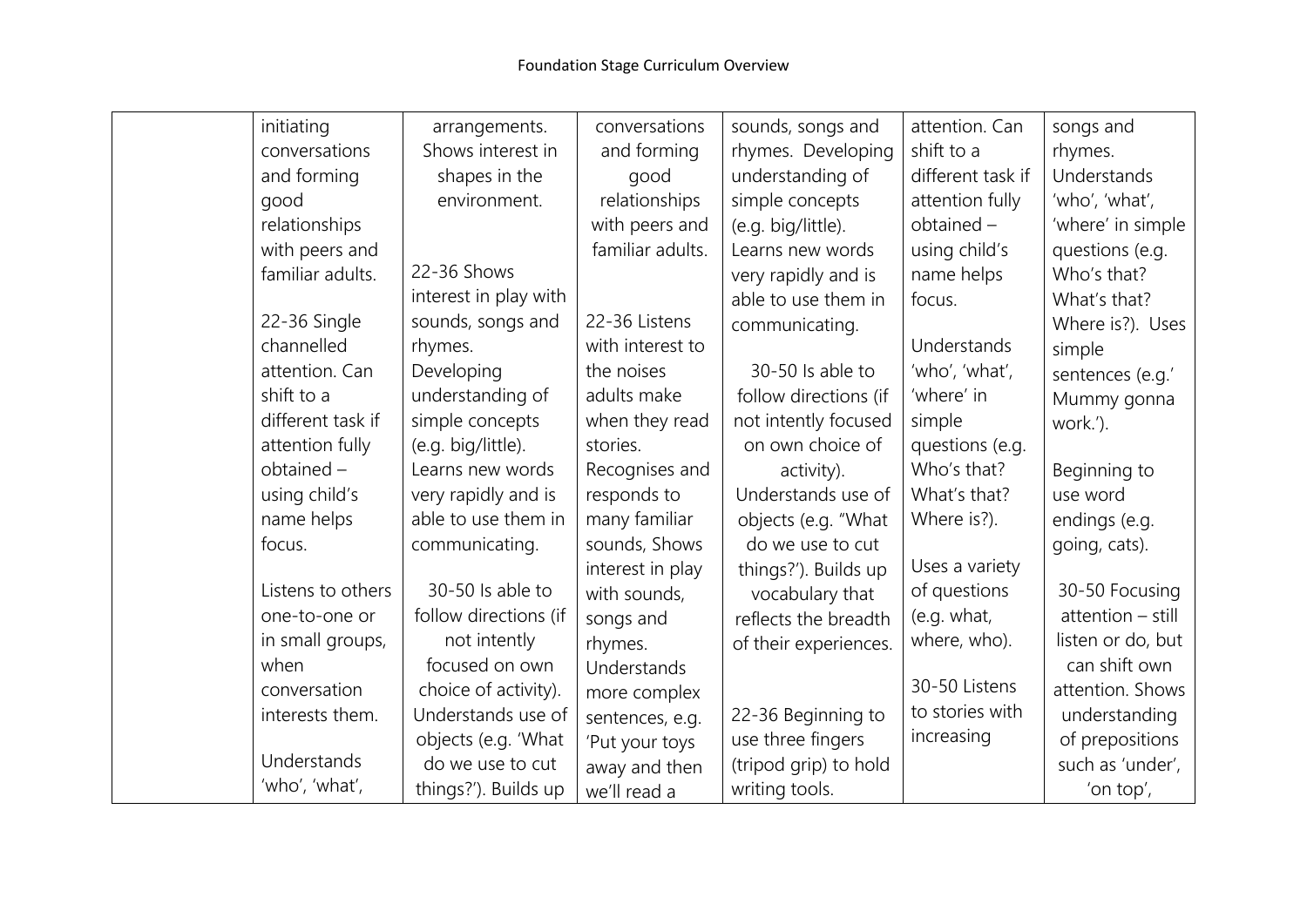| 'where' in simple  | vocabulary that      | book.' Uses        | Beginning to be       | attention and   | 'behind' by       |
|--------------------|----------------------|--------------------|-----------------------|-----------------|-------------------|
| questions (e.g.    | reflects the breadth | gestures,          | independent in self-  | recall.         | carrying out an   |
| Who's that?        | of their             | sometimes with     | care, but still often |                 | action or         |
| What's that?       | experiences.         | limited talk, e.g. | needs adult           | Joins in with   | selecting correct |
| Where is?).        |                      | reaches            | support.              | repeated        | picture. Builds   |
|                    |                      | towards toy,       |                       | refrains and    | up vocabulary     |
| Uses language      | 22-36 Shows          | saying 'I have     | 30-50 Draws lines     | anticipates key | that reflects the |
| as a powerful      | control in holding   | it'.               | and circles using     | events and      | breadth of their  |
| means of           | and using jugs to    |                    | gross motor           | phrases in      | experiences.      |
| widening           | pour, hammers,       | 30-50 Listens to   | movements.            | rhymes and      |                   |
| contacts,          | books and mark-      | stories with       |                       | stories.        |                   |
| sharing feelings,  | making tools.        | increasing         | Uses one-handed       |                 | 22-36 Squats      |
| experiences and    | Drinks well without  | attention and      | tools and             | Beginning to    | with steadiness   |
| thoughts.          | spilling.            | recall.            | equipment, e.g.       | understand      | to rest or play   |
|                    |                      |                    | makes snips in        | 'why' and 'how' | with object on    |
| 30-50 Focusing     | 30-50 Moves freely   | Joins in with      | paper with child      | questions.      | the ground, and   |
| attention - still  | and with pleasure    | repeated           | scissors. Dresses     |                 | rises to feet     |
| listen or do, but  | and confidence in a  | refrains and       | with help, e.g. puts  | Questions why   | without using     |
| can shift own      | range of ways, such  | anticipates key    | arms into open-       | things happen   | hands.            |
| attention.         | as slithering,       | events and         | fronted coat or shirt | and gives       |                   |
|                    | shuffling, rolling,  | phrases in         | when held up, pulls   | explanations.   | Climbs            |
| Is able to follow  | crawling, walking,   | rhymes and         | up own trousers,      | Asks, e.g. who, | confidently and   |
| directions (if not | running, jumping,    | stories. Shows     | and pulls up zipper   | what, when,     | is beginning to   |
| intently focused   | skipping, sliding    | understanding      | once it is fastened   | how.            | pull themselves   |
| on own choice      | and hopping. Can     | of prepositions    | at the bottom.        |                 | up on nursery     |
| of activity).      | usually manage       | such as 'under',   |                       |                 | play climbing     |
|                    | washing and drying   | 'on top',          |                       | 22-36 Imitates  | equipment.        |
|                    | hands.               | 'behind' by        |                       | drawing simple  | Helps with        |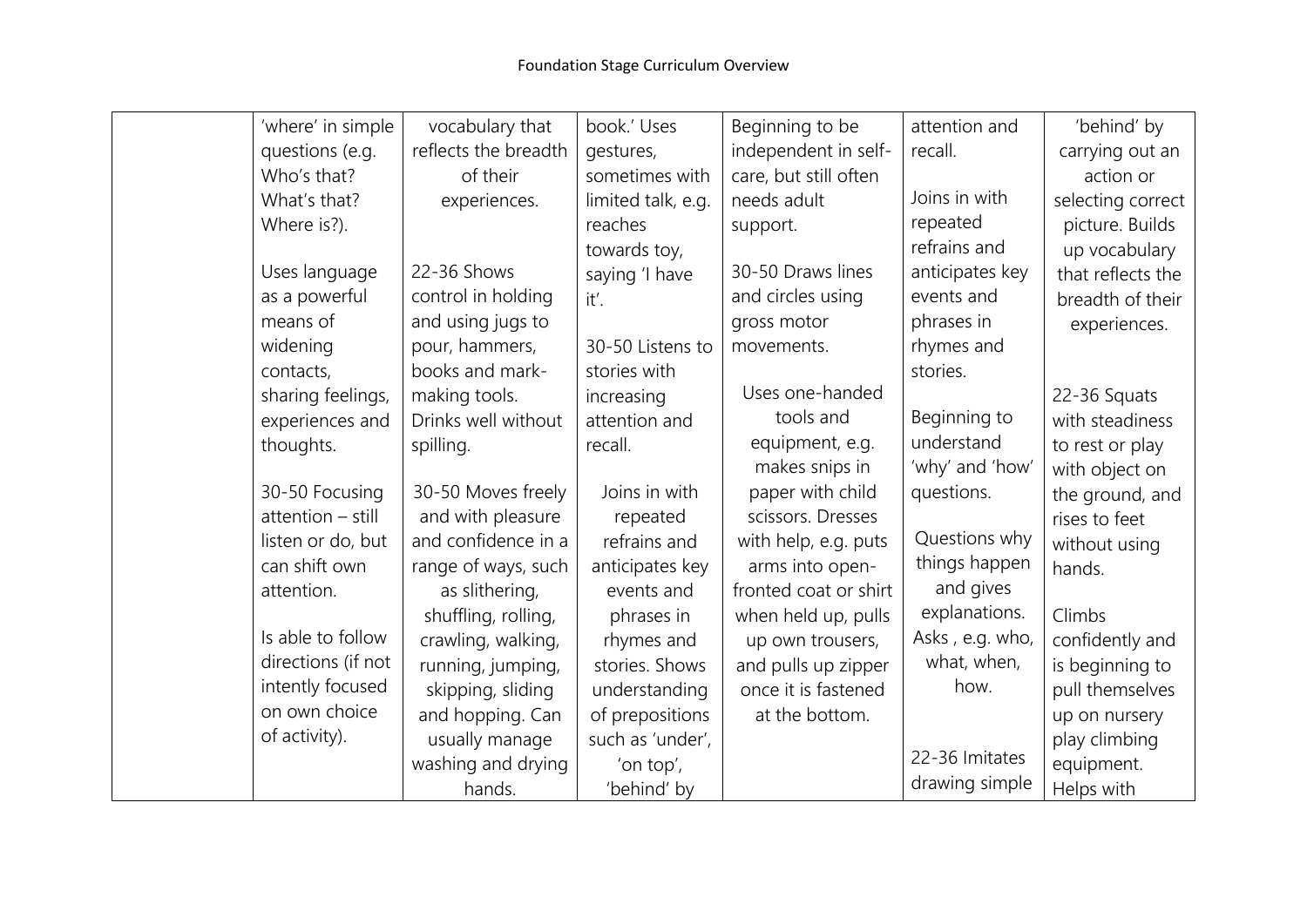| Beginning to<br>understand<br>'why' and 'how'<br>questions.<br>Uses vocabulary<br>focused on<br>objects and<br>people that are<br>of particular<br>importance to<br>them. Builds up<br>vocabulary that<br>reflects the<br>breadth of their<br>experiences.<br>22-36 Repeats<br>words or<br>phrases from<br>familiar stories.<br>Distinguishes<br>between the<br>different marks | 22-36 Repeats<br>words or phrases<br>from familiar<br>stories.<br>Distinguishes<br>between the<br>different marks<br>they make.<br>30-50 Handles<br>books carefully.<br>Knows information<br>can be relayed in<br>the form of print.<br>Holds books the<br>correct way up and<br>turns<br>pages. Sometimes<br>gives meaning to<br>marks as they draw<br>and paint. | carrying out an<br>action or<br>selecting<br>correct picture.<br>Uses intonation,<br>rhythm and<br>phrasing to<br>make the<br>meaning clear<br>to others.<br>22-36 Turns<br>pages in a<br>book,<br>sometimes<br>several at once.<br>Beginning to<br>recognise<br>danger and<br>seeks support<br>of significant<br>adults for help.<br>30-50 Holds | 22-36 Fills in the<br>missing word or<br>phrase in a known<br>rhyme, story or<br>game, e.g. 'Humpty<br>Dumpty sat on a '.<br>30-50 Enjoys<br>rhyming and<br>rhythmic activities.<br>Shows awareness of<br>rhyme and<br>alliteration.<br>Recognises rhythm<br>in spoken words.<br>Ascribes meanings<br>to marks that they<br>see in different<br>places<br>22-36 Recites some | shapes such as<br>circles and<br>lines.<br>30-50 Draws<br>lines and<br>circles using<br>gross motor<br>movements.<br>Uses one-<br>handed tools<br>and<br>equipment, e.g.<br>makes snips in<br>paper with<br>child scissors.<br>Observes the<br>effects of<br>activity on their<br>bodies.<br>Understands<br>that equipment<br>and tools have | clothing, e.g.<br>puts on hat,<br>unzips zipper on<br>jacket, takes off<br>unbuttoned<br>shirt.<br>30-50 Holds<br>pencil between<br>thumb and two<br>fingers, no<br>longer using<br>whole-hand<br>grasp. Holds<br>pencil near<br>point between<br>first two fingers<br>and thumb and<br>uses it with<br>good control.<br>Can copy some<br>letters, e.g.<br>letters from their<br>name. Dresses<br>with help, e.g. |
|---------------------------------------------------------------------------------------------------------------------------------------------------------------------------------------------------------------------------------------------------------------------------------------------------------------------------------------------------------------------------------|--------------------------------------------------------------------------------------------------------------------------------------------------------------------------------------------------------------------------------------------------------------------------------------------------------------------------------------------------------------------|---------------------------------------------------------------------------------------------------------------------------------------------------------------------------------------------------------------------------------------------------------------------------------------------------------------------------------------------------|------------------------------------------------------------------------------------------------------------------------------------------------------------------------------------------------------------------------------------------------------------------------------------------------------------------------------------------------------------------------------|----------------------------------------------------------------------------------------------------------------------------------------------------------------------------------------------------------------------------------------------------------------------------------------------------------------------------------------------|-------------------------------------------------------------------------------------------------------------------------------------------------------------------------------------------------------------------------------------------------------------------------------------------------------------------------------------------------------------------------------------------------------------------|
| they make.                                                                                                                                                                                                                                                                                                                                                                      |                                                                                                                                                                                                                                                                                                                                                                    | pencil between<br>thumb and two<br>fingers, no                                                                                                                                                                                                                                                                                                    | number names in<br>sequence.                                                                                                                                                                                                                                                                                                                                                 | to be used<br>safely.                                                                                                                                                                                                                                                                                                                        | puts arms into<br>open-fronted<br>coat or shirt                                                                                                                                                                                                                                                                                                                                                                   |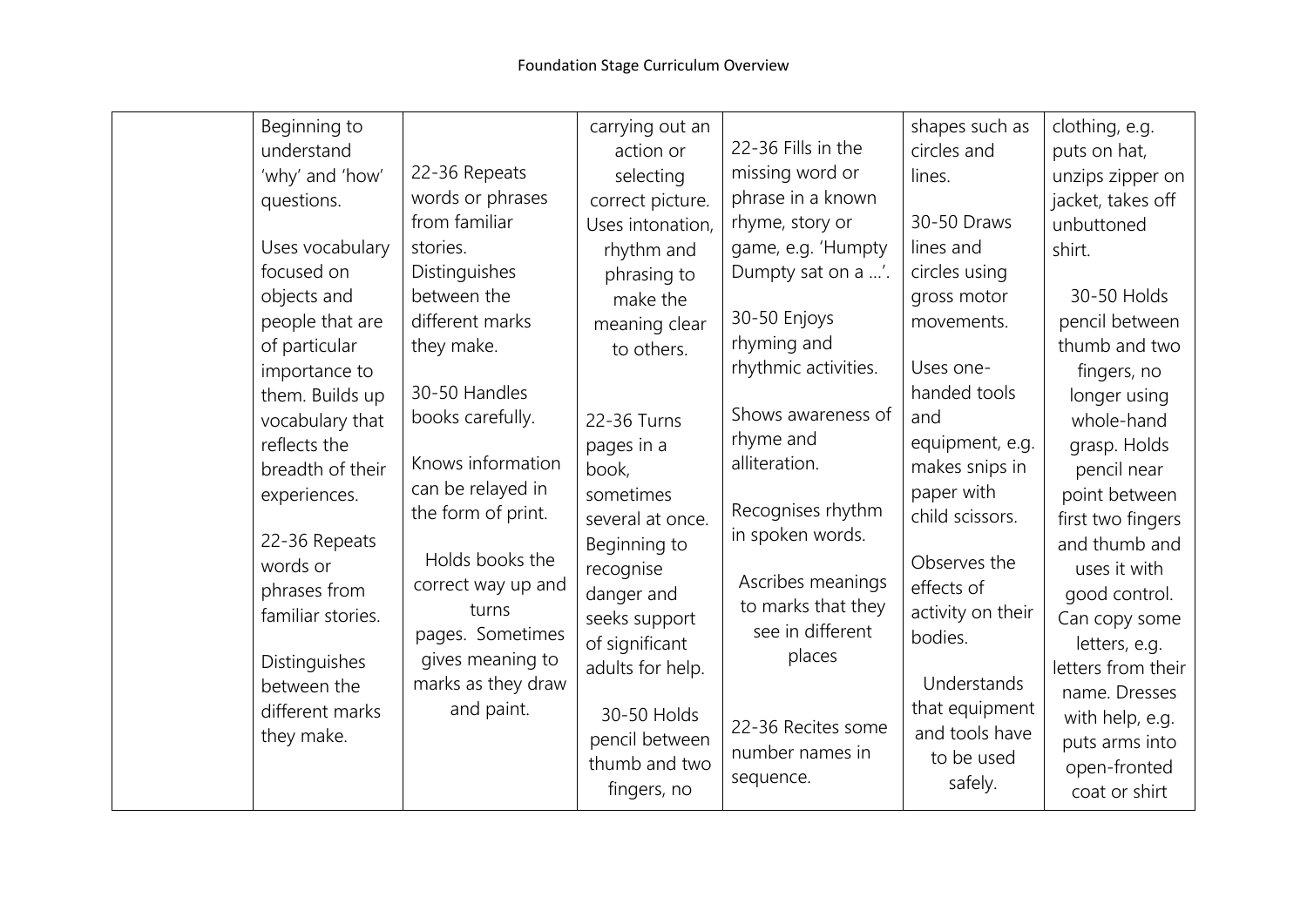| 30-50 Shows       |                      | longer using      | Creates and           |                   | when held up,      |
|-------------------|----------------------|-------------------|-----------------------|-------------------|--------------------|
| interest in       | 22-36 Begins to      | whole-hand        | experiments with      |                   | pulls up own       |
| illustrations and | make comparisons     | grasp. Holds      | symbols and marks     | 22-36 Repeats     | trousers, and      |
| print in books    | between quantities.  | pencil near       | representing ideas    | words or          | pulls up zipper    |
| and print in the  |                      | point between     | of number. Notices    | phrases from      | once it is         |
| environment.      | Uses some            | first two fingers | simple shapes and     | familiar stories. | fastened at the    |
|                   | language of          | and thumb and     | patterns in pictures. |                   | bottom.            |
| Sometimes         | quantities, such as  | uses it with      |                       | 30-50 Listens     |                    |
| gives meaning     | 'more' and 'a lot'.  | good control.     | Beginning to          | to and joins in   |                    |
| to marks as they  |                      | Can copy some     | categorise objects    | with stories      | 22-36 Has some     |
| draw and paint.   | Knows that a group   | letters, e.g.     | according to          | and poems,        | favourite stories, |
|                   | of things changes    | letters from      | properties such as    | one-to-one        | rhymes, songs,     |
| 22-36 Has a       | in quantity when     | their name.       | shape or size.        | and also in       | poems or           |
| sense of own      | something is         | Understands       |                       | small groups.     | jingles.           |
| immediate         | added or taken       | that equipment    | 30-50 Shows           |                   |                    |
| family and        | away. Beginning to   | and tools have    | curiosity about       | Joins in with     | 30-50 Joins in     |
| relations.        | categorise objects   | to be used        | numbers by offering   | repeated          | with repeated      |
|                   | according to         | safely.           | comments or asking    | refrains and      | refrains and       |
| In pretend play,  | properties such as   |                   | questions.            | anticipates key   | anticipates key    |
| imitates          | shape or size.       |                   |                       | events and        | events and         |
| everyday actions  | Begins to use the    | 22-36 Repeats     | Compares two          | phrases in        | phrases in         |
| and events from   | language of size.    | words or          | groups of objects,    | rhymes and        | rhymes and         |
| own family        |                      | phrases from      | saying when they      | stories.          | stories. Holds     |
|                   | 30-50 Shows an       | familiar stories. | have the same         |                   | books the          |
| Notices detailed  | interest in numerals | Distinguishes     | number.               | Ascribes          | correct way up     |
| features of       | in the environment.  | between the       |                       | meanings to       | and turns          |
|                   |                      |                   | Shows interest in     | marks that they   | pages. Ascribes    |
|                   |                      |                   | shape by sustained    |                   | meanings to        |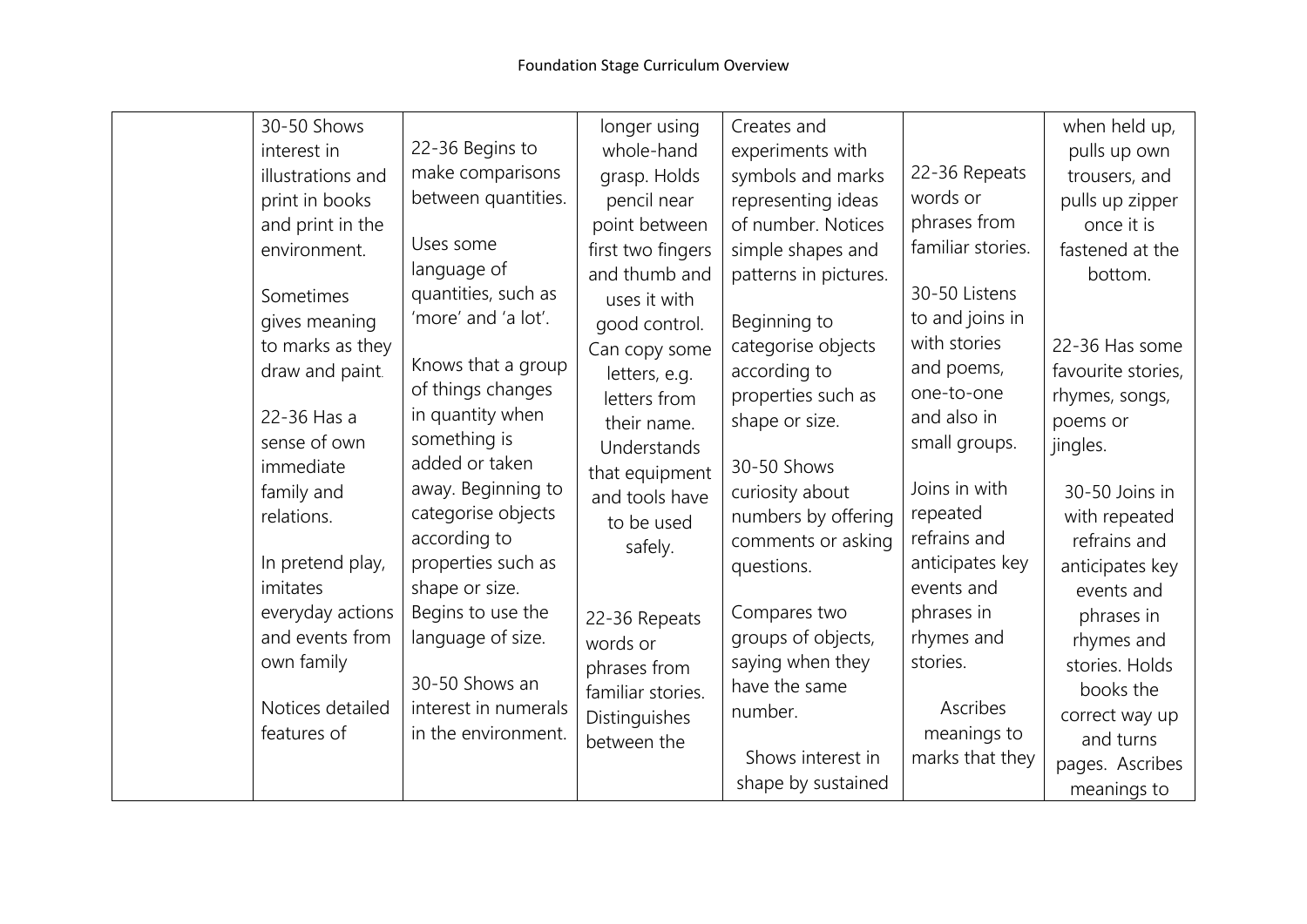|     | objects in their | Shows an interest     | different marks | construction activity | see in different  | marks that they   |
|-----|------------------|-----------------------|-----------------|-----------------------|-------------------|-------------------|
|     | environment.     | in representing       | they make.      | or by talking about   | places.           | see in different  |
|     |                  | numbers.              |                 | shapes or             |                   | places            |
|     | 30-50 Shows      |                       | 30-50 Joins in  | arrangements.         |                   |                   |
|     | interest in the  | Realises not only     | with repeated   | Shows interest in     | 22-36 Creates     |                   |
|     | lives of people  | objects, but          | refrains and    | shapes in the         | and               | 22-36 Knows       |
|     | who are familiar | anything can be       | anticipates key | environment.          | experiments       | that a group of   |
|     | to them.         | counted, including    | events and      |                       | with symbols      | things changes    |
|     |                  | steps, claps or       | phrases in      |                       | and marks         | in quantity when  |
|     | Remembers and    | jumps. Uses shapes    | rhymes and      | 22-36 Learns that     | representing      | something is      |
|     | talks about      | appropriately for     | stories.        | they have             | ideas of          | added or taken    |
|     | significant      | tasks. Beginning to   |                 | similarities and      | number.           | away. Shows an    |
|     | events in their  | talk about the        | Beginning to be | differences that      |                   | interest in shape |
| own |                  | shapes of everyday    | aware of the    | connect them to,      | Begins to make    | and space by      |
|     | experiences.     | objects, e.g. 'round' | way stories are | and distinguish       | comparisons       | playing with      |
|     | Comments and     | and 'tall'.           | structured.     | them from, others.    | between           | shapes or         |
|     | asks questions   |                       | Sometimes       | Notices detailed      | quantities.       | making            |
|     | about aspects of |                       | gives meaning   | features of objects   |                   | arrangements      |
|     | their familiar   | 22-36 In pretend      | to marks as     | in their              | Understands       | with objects.     |
|     | world such as    | play, imitates        | they draw and   | environment. Seeks    | some talk         |                   |
|     | the place where  | everyday actions      | paint.          | to acquire basic      | about             | 30-50 Separates   |
|     | they live or the | and events from       |                 | skills in turning on  | immediate past    | a group of three  |
|     | natural world.   | own family and        |                 | and operating         | and future, e.g.  | or four objects   |
|     |                  | cultural              | 22-36 Uses      | equipment.            | 'before', 'later' | in different      |
|     | 22-36 Recites    | background, e.g.      | some language   |                       | or 'soon'.        | ways, beginning   |
|     | some number      | making and            | of quantities,  | 30-50 Knows some      |                   | to recognise      |
|     |                  | drinking tea. Enjoys  | such as 'more'  | of the things that    | Anticipates       | that the total is |
|     |                  | playing with small-   | and 'a lot'.    | make them unique,     | specific time-    | still the         |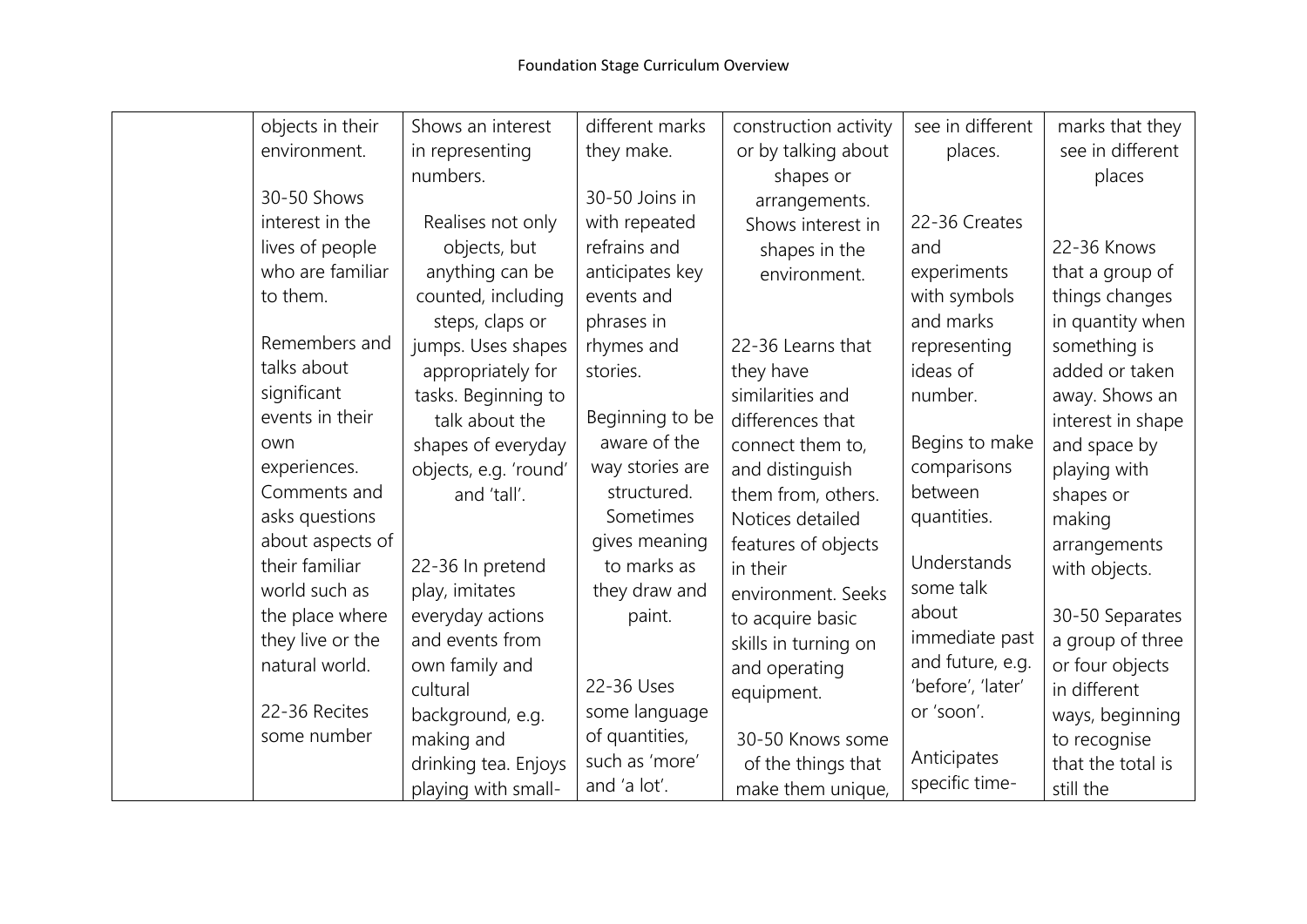| names in          | world models such     | Begins to use     | and can talk about    | based events    | same. Shows       |
|-------------------|-----------------------|-------------------|-----------------------|-----------------|-------------------|
| sequence.         | as a farm, a garage,  | the language of   | some of the           | such as         | interest in       |
|                   | or a train track.     | size.             | similarities and      | mealtimes or    | shapes in the     |
| Creates and       |                       |                   | differences in        | home time.      | environment.      |
| experiments       | 30-50 Shows           | $30 - 50$         | relation to friends   |                 |                   |
| with symbols      | interest in different | Compares two      | or family. Can talk   | 30-50 Knows     | Uses shapes       |
| and marks         | occupations and       | groups of         | about some of the     | that numbers    | appropriately     |
| representing      | ways of life.         | objects, saying   | things they have      | identify how    | for tasks.        |
| ideas of          | Comments and          | when they have    | observed such as      | many objects    |                   |
| number.           | asks questions        | the same          | plants, animals,      | are in a set.   |                   |
|                   | about aspects of      | number. Shows     | natural and found     |                 | 22-36 Learns      |
| Notices simple    | their familiar world  | interest in       | objects. Knows that   | Beginning to    | that they have    |
| shapes and        | such as the place     | shape by          | information can be    | represent       | similarities and  |
| patterns in       | where they live or    | sustained         | retrieved from        | numbers using   | differences that  |
| pictures.         | the natural world.    | construction      | computers.            | fingers, marks  | connect them      |
|                   |                       | activity or by    |                       | on paper or     | to, and           |
| Beginning to      | Can talk about        | talking about     |                       | pictures.       | distinguish them  |
| categorise        | some of the things    | shapes or         | 22-36 Experiments     |                 | from,             |
| objects           | they have observed    | arrangements.     | with blocks, colours  | Uses positional | others. Notices   |
| according to      | such as plants,       |                   | and marks.            | language.       | detailed features |
| properties such   | animals, natural      |                   |                       |                 | of objects in     |
| as shape or size. | and found objects.    | 22-36 Joins in    | 30-50 Explores        |                 | their             |
|                   |                       | singing           | colour and how        | 22-36 In        | environment.      |
| Begins to use     |                       | favourite songs.  | colours can be        | pretend play,   | Operates          |
| the language of   | 22-36 Creates         | Learns that they  | changed.              | imitates        | mechanical toys,  |
| size.             | sounds by banging,    | have similarities |                       | everyday        | e.g. turns the    |
|                   | shaking, tapping or   | and differences   | Understands that      | actions and     | knob on a wind-   |
|                   | blowing. Beginning    | that connect      | they can use lines to | events from     | up toy or pulls   |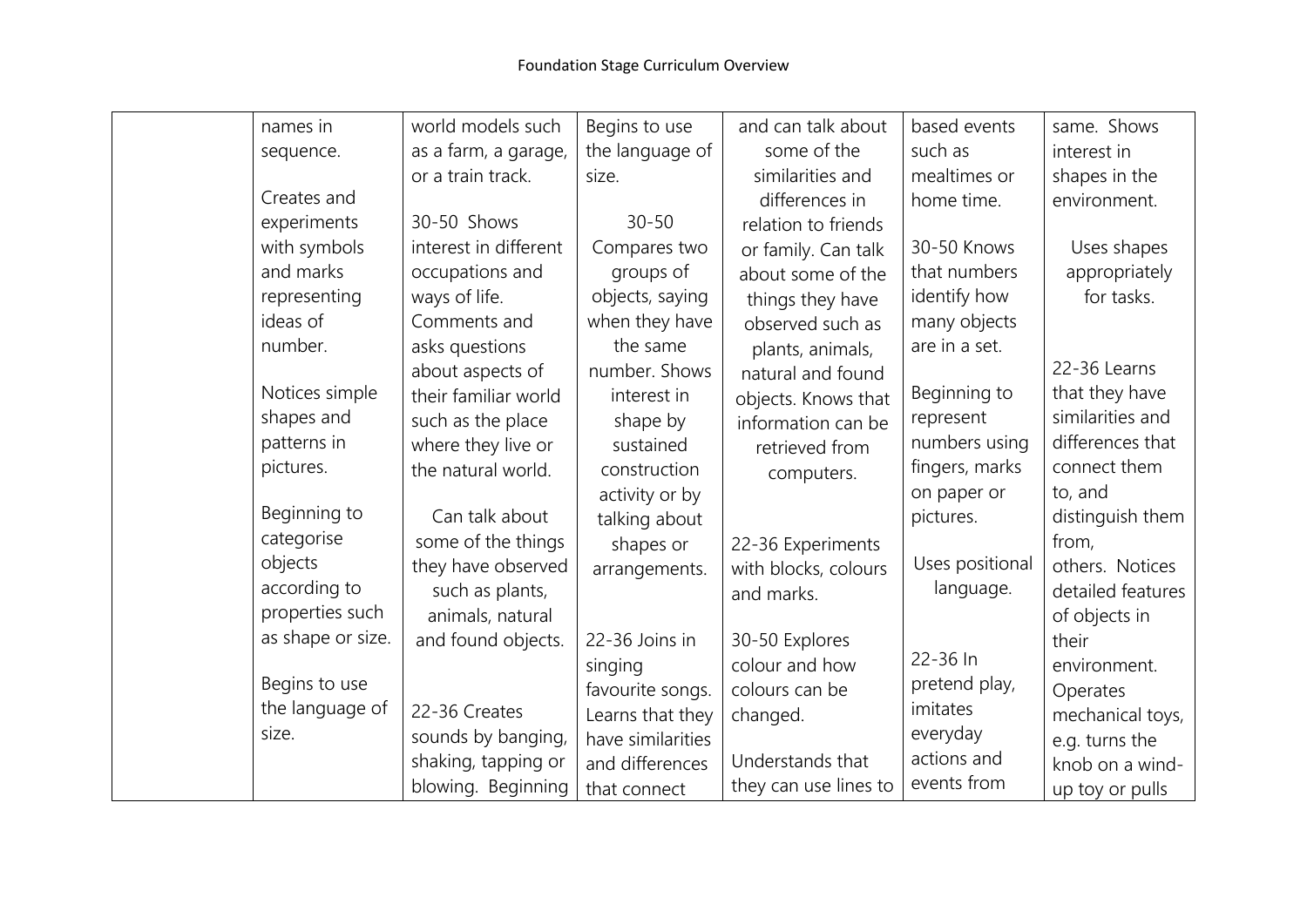| 30-50 Uses       | to make-believe by  | them to, and      | enclose a space,     | own family and   | back on a         |
|------------------|---------------------|-------------------|----------------------|------------------|-------------------|
| some number      | pretending.         | distinguish       | and then begin to    | cultural         | friction car.     |
| names and        |                     | them from,        | use these shapes to  | background,      |                   |
| number           | 30-50 Realises      | others. Enjoys    | represent objects.   | e.g. making      | $30 - 50$         |
| language         | tools can be used   | playing with      |                      | and drinking     | Remembers and     |
| spontaneously.   | for a purpose. Uses | small-world       | Beginning to be      | tea.             | talks about       |
|                  | available resources | models such as    | interested in and    |                  | significant       |
| Uses some        | to create props to  | a farm, a         | describe the texture | <b>Notices</b>   | events in their   |
| number names     | support role-play.  | garage, or a      | of things. Captures  | detailed         | own               |
| accurately in    |                     | train track.      | experiences and      | features of      | experiences.      |
| play.            |                     |                   | responses with a     | objects in their |                   |
|                  |                     | 30-50 Shows       | range of media,      | environment.     | Recognises and    |
| Shows interest   |                     | interest in       | such as music,       |                  | describes special |
| in shape by      |                     | different         | dance and paint      | $30 - 50$        | times or events   |
| sustained        |                     | occupations       | and other materials  | Remembers        | for family or     |
| construction     |                     | and ways of life. | or words.            | and talks about  | friends. Can talk |
| activity or by   |                     | Knows some of     |                      | significant      | about some of     |
| talking about    |                     | the things that   |                      | events in their  | the things they   |
| shapes or        |                     | make them         |                      | own              | have observed     |
| arrangements.    |                     | unique, and can   |                      | experiences.     | such as plants,   |
| Shows interest   |                     | talk about some   |                      |                  | animals, natural  |
| in shapes in the |                     | of the            |                      | Talks about      | and found         |
| environment.     |                     | similarities and  |                      | why things       | objects.          |
|                  |                     | differences in    |                      | happen and       | Developing an     |
| *To count up to  |                     | relation to       |                      | how things       | understanding     |
| 10 objects and   |                     | friends or        |                      | work.            | of growth,        |
| select correct   |                     | family.           |                      |                  | decay and         |
| numeral 1-10.    |                     | Comments and      |                      |                  | changes over      |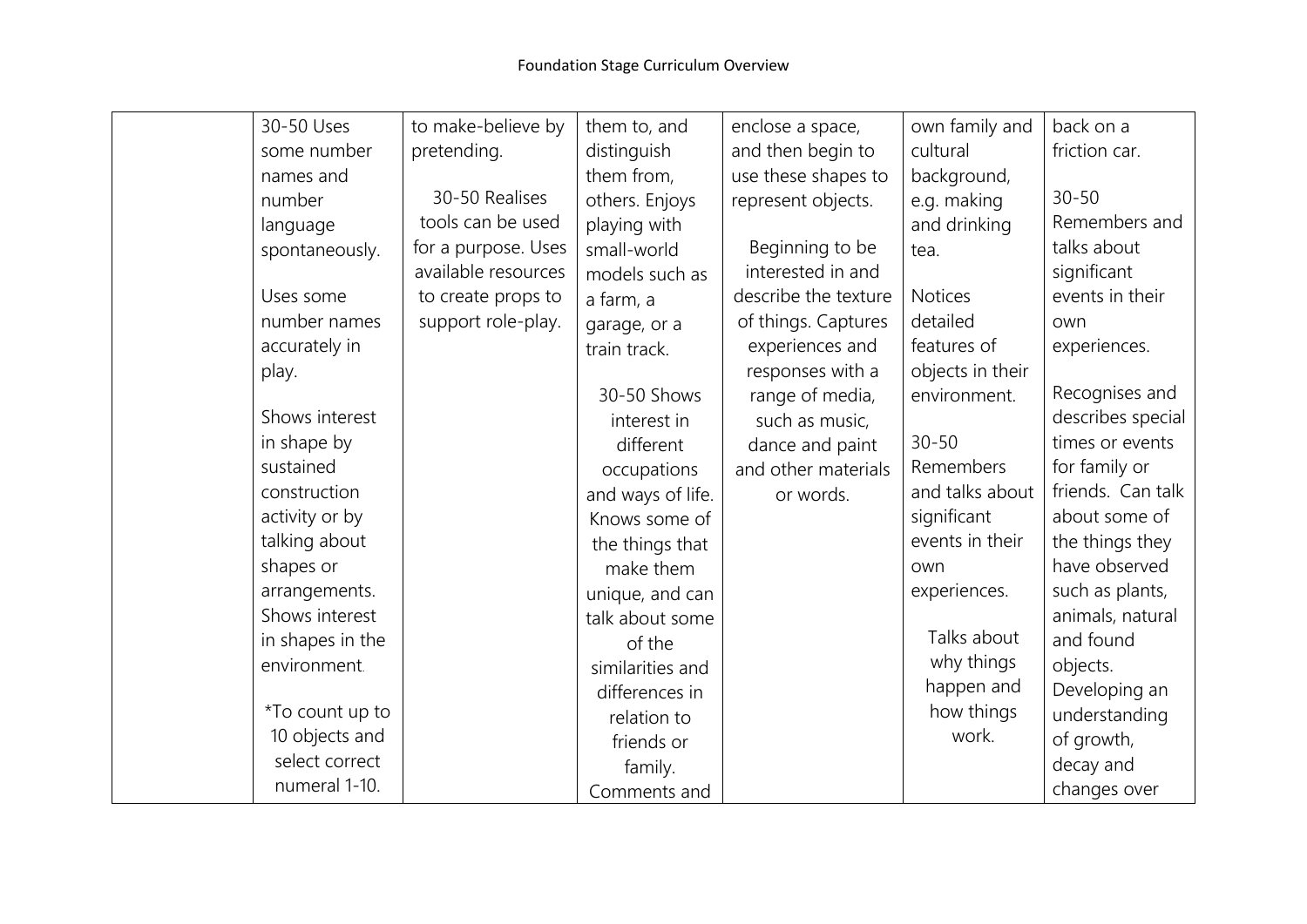| To take turns   | asks questions    |                  | time. Knows      |
|-----------------|-------------------|------------------|------------------|
| and share toys, | about aspects     | 22.36            | how to operate   |
| understanding   | of their familiar | Experiments      | simple           |
| what is theirs, | world such as     | with blocks,     | equipment.       |
| other and what  | the place where   | colours and      |                  |
| is shared.      | they live or the  | marks.           | Shows an         |
|                 | natural world.    | Beginning to     | interest in      |
|                 | Can talk about    | make-believe     | technological    |
|                 | some of the       | by pretending.   | toys with knobs  |
|                 | things they       |                  | or pulleys, or   |
|                 | have observed     | $30 - 50$        | real objects.    |
|                 | such as plants,   | Understands      |                  |
|                 | animals, natural  | that they can    |                  |
|                 | and found         | use lines to     | 22-36 Creates    |
|                 | objects.          | enclose a        | sounds by        |
|                 |                   | space, and       | banging,         |
|                 |                   | then begin to    | shaking, tapping |
|                 | 22-36 Joins in    | use these        | or blowing.      |
|                 | singing           | shapes to        |                  |
|                 | favourite songs.  | represent        | Shows an         |
|                 |                   | objects.         | interest in the  |
|                 | 30-50 Sings a     |                  | way musical      |
|                 | few familiar      | Beginning to     | instruments      |
|                 | songs.            | be interested in | sound.           |
|                 | Beginning to      | and describe     |                  |
|                 | move              | the texture of   | 30-50 Imitates   |
|                 | rhythmically.     | things.          | movement in      |
|                 | Imitates          | Engages in       | response to      |